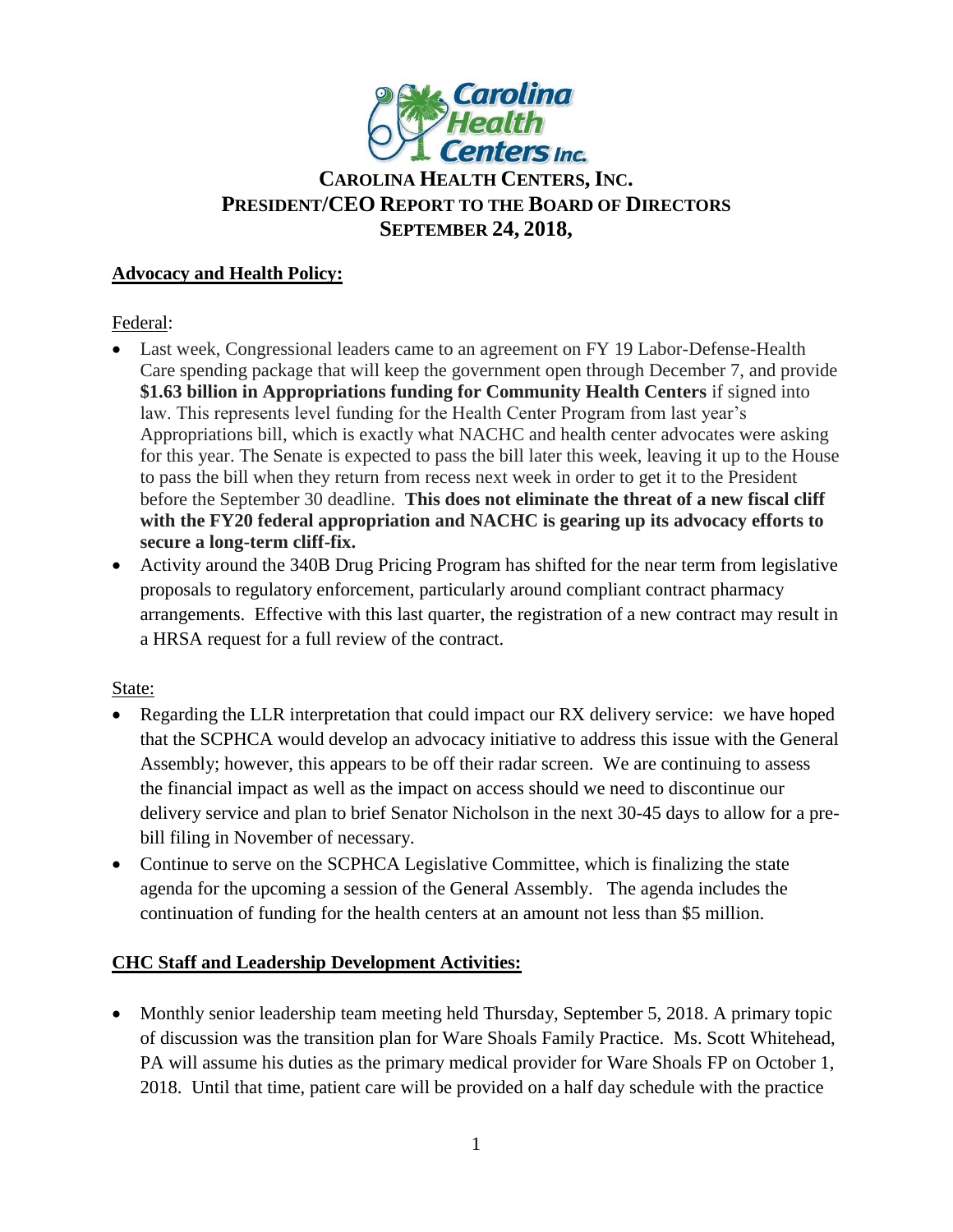being open full days to accommodate medication pick-ups, phone calls, etc. We have coordinated with the Ware Shoals Observer for keeping the community informed.

- This month's meeting of the administrative staff was held on Thursday September 13th.
- Senior team annual performance reviews are underway  $-4$  of 5 complete.
- The 2018 Employee Satisfaction Survey produced a 150 page report that the leadership team is continuing to digest in order to develop our response, both in terms of communication as well as suggestions we can implement. We are deferring a full report to the Board until the October meeting to allow sufficient time for discussion.
- Continuing to develop our provider recruitment support in order to adopt a more focused and proactive recruitment strategy. Kacie McCutcheon, Credentialing and Contracts Management Specialist and Personnel Coordinator Shelley Botchie have taken the reins and are actively working with medical staff leadership to identify capacity gaps and coordinate recruitment activities. They did an excellent job supporting a 2 day site visit for Dr. Jessica Blanding, a candidate for our pediatrician vacancy at Hometown Pediatrics.
- Preparations are underway for our bi-annual Corporate Staff Meeting to be help on Tuesday, October 9, 2018 at Northside Baptist Church.

### **Strategic and Operational Activities**

- Department of Pharmacy:
	- o Received the final report from the independent audit of pharmacy services conducted by Atria 340B. As expected the areas suggested for improvement include:
		- Inventory management The auditors observed that our current system is a hybrid of a physical separate inventory supported by replenishment based upon dispensation records. The auditors recommend that we conduct a unit level inventory, after which we would separate the inventory and manage purely separate 340B and non-340B inventories, or move toward a single inventory with an accumulator support replenishment process. The Pharmacy Oversight Committee has decided to adopt a physically separate inventory model while assessing options for a virtual/replenishment model. Target date is September 30, 2018.
		- Tracking clinic administered drugs and devices from purchase to patient Baseline inventory has already been conducted and we have implemented a dispensing log that will be reconciled to inventory on a monthly basis periodically audited to patient records. Training has been conducted with clinical support staff.
		- Cash pricing policies The auditors recommend that we reevaluate our pricing policies to ensure that we are in line with Section 330 (health center) requirements and contract terms.
	- o Onboarding of our first contract pharmacy Curant is complete and has begun to generate modest returns. We have initiated discussions with Wellpartner, the PBM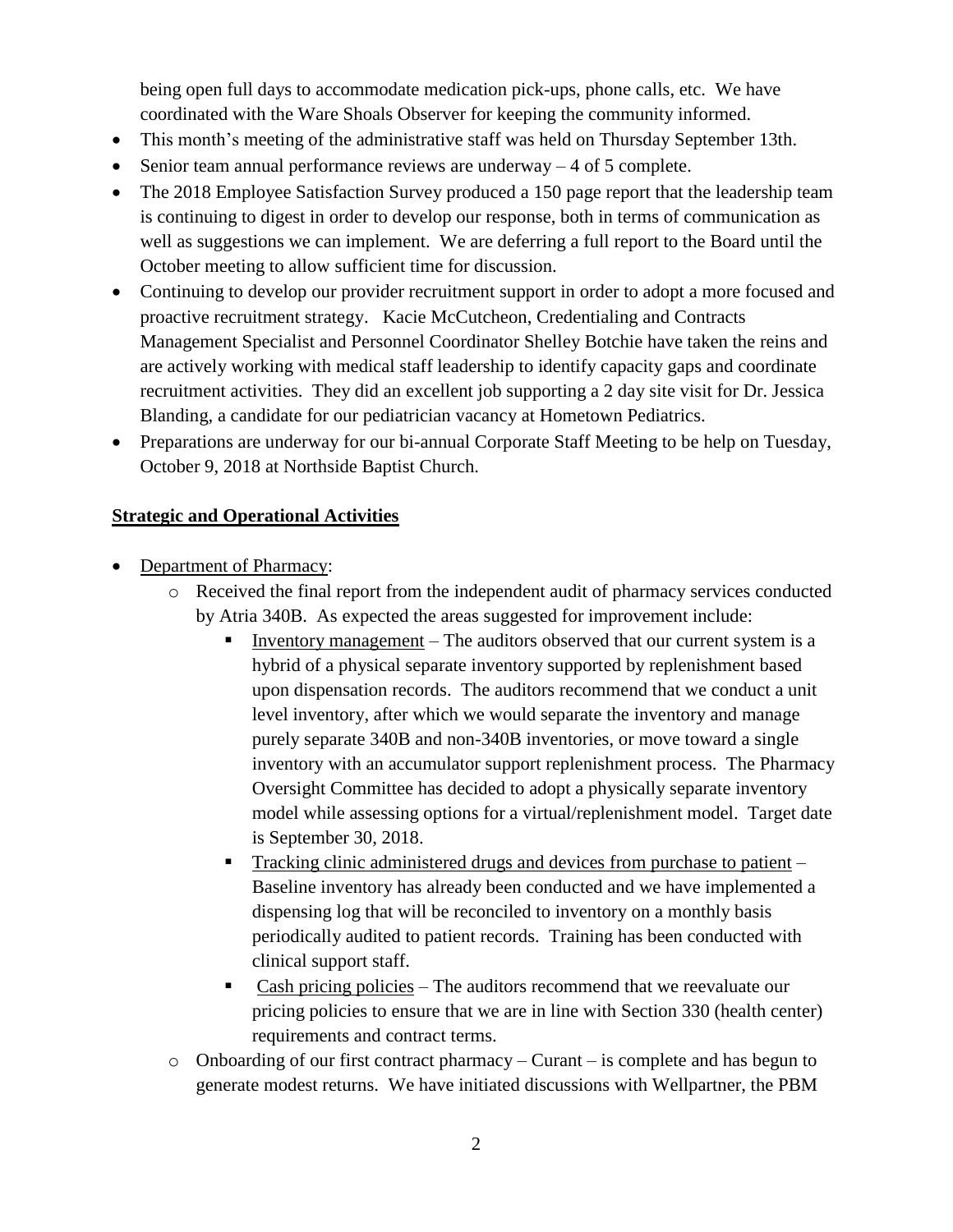for CVS, which is the pharmacy with the highest outside capture rate from our practices.

- $\circ$  We continue to evaluate options for a 3<sup>rd</sup> pharmacy location Clinton.
- o Active recruiting effort continues to enable to expansion of clinical pharmacy integration.
- Department of Family Medicine:
	- o Primary focus has been ensuring a smooth transition at Ware Shoals Family Practice and recruiting for LC4.
- Department of Pediatrics:
	- $\circ$  Continue to work directly with the recruiting team on filling the vacancy at Hometown Pediatrics. Hosted a 2-day site visit with Dr. Jessica Blanding, a  $3<sup>rd</sup>$  year resident who would be available after June 2019. All partners were pleased with the interview and a follow-up call is pending.
	- o The leadership team is evaluating the need for additional medical capacity at The Children's Center based on increasing numbers of newborns and increased expectation of payers regarding well child care. Early thoughts are that we need to add a provider position; however, our current space will not accommodate another provider. We will be analyzing the demand and developing possible expansion scenarios over the next several months.
	- $\circ$  Dr. Shelly Brigman, developmental pediatrician, joins TCC on September 27<sup>th</sup>, filling the vacancy created by Dr. Chuck Whitley's departure.
- Behavioral Health:
	- o We once again have a vacancy at The Children's Center due to the departure of the Beckman staff person. Beckman is actively recruiting for the position; however, we will also be considering the possibility of a CHC employed counselor.
	- o Received a Notice of Grant Awards for the SUD MH grant that will focus on strategies to address opioid use disorder. This will be added to the support for our multidisciplinary approach initiated with the AIMS grant.
- CIMS:
	- o No activity to report.
- SCPHCA:
	- o Planning for CHC participation in the upcoming SCPHCA Annual Conference and Meeting and Board Governance Training.

## **Consulting:**

- Consulting engagements completed and billed during the month: none
- Consulting engagements in progress:
	- Customized 1-day 340B Summit for the California Primary Care Association to be conducted on Monday, October 1, 2018.
- Consulting agreements pending:
	- $\blacksquare$   $\frac{1}{2}$  day 340B training session for Health Care Partners in Conway, SC